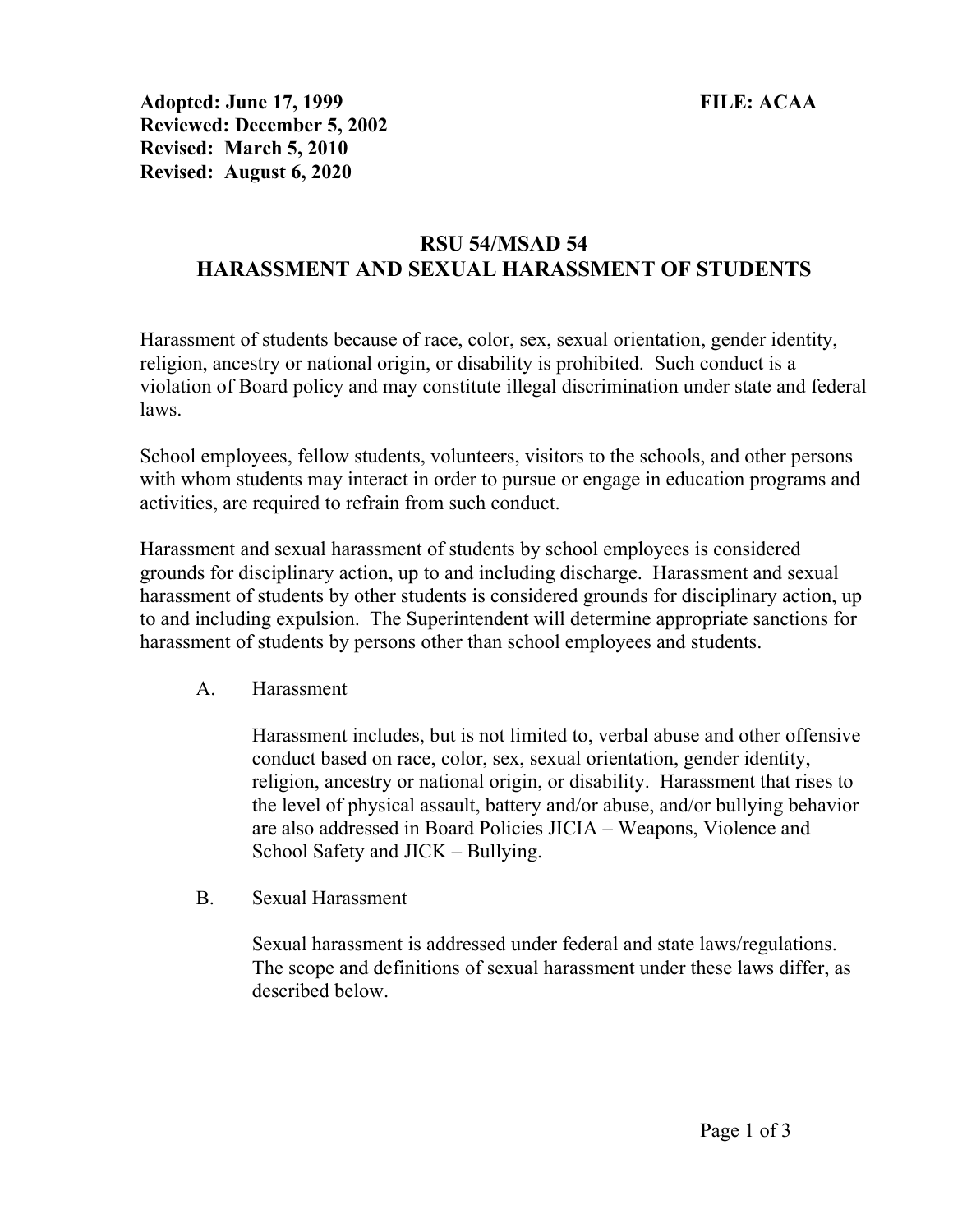## FILE: ACAA

## 1. TITLE IX SEXUAL HARASSMENT

Under the federal Title IX regulations, sexual harassment includes the following conduct on the basis of sex which takes place within the context of the school unit's education programs and activities:

- a. "Quid pro quo" sexual harassment by a school employee: Conditioning a school aid, benefit or service (such as a better grade or a college recommendation) on an individual's participation in unwelcome sexual conduct;
- b. "Hostile environment" sexual harassment: Unwelcome conduct based on sex that a reasonable person would determine is so severe, pervasive and objectively offensive that it effectively denies an individual's equal access to the school unit's education programs and activities; or
- c. Sexual assault, dating violence, domestic violence and stalking as these terms are defined in federal laws.
- 2. Sexual Harassment Under Maine Law

Under Maine law, sexual harassment is defined as unwelcome sexual advances, requests for sexual favors, and other verbal or physical conduct of a sexual nature in the following situations:

- a. Submission to such conduct is made either explicitly or implicitly a term or condition of a student's educational benefits;
- b. Submission to or rejection of such conduct by a student is used as the basis for decisions on educational benefits; or
- c. Such conduct has the purpose and effect of substantially interfering with a student's academic performance or creates an intimidating, hostile or offensive environment.